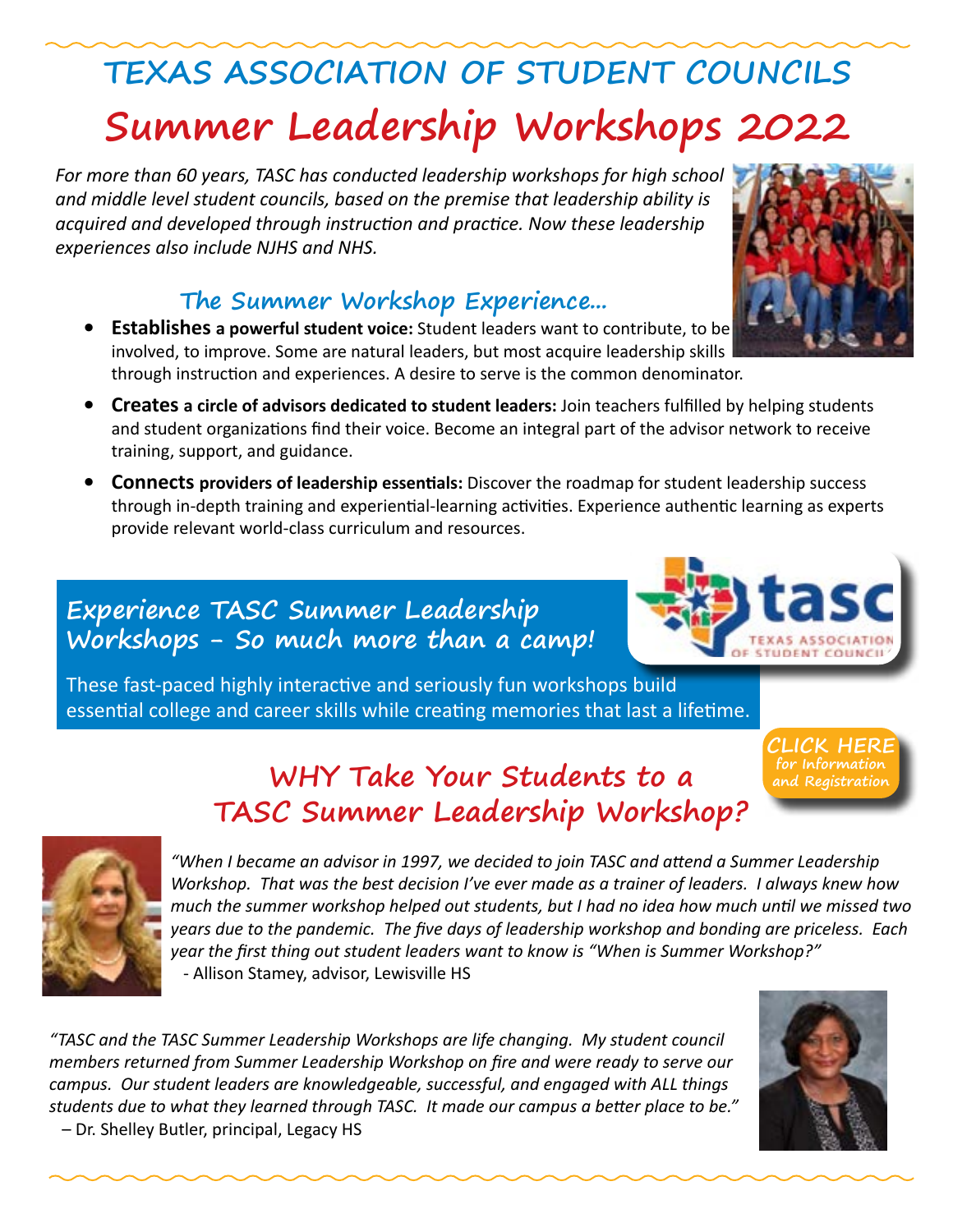## **2022 TASC Summer Leadership Workshops**

*These are the heart & soul of TASC! You can do no better thing for your council, your chapter, or yourself. In 2022, TASC offers onsite workshops & virtual workshops for HS & ML students & advisors. NHS & NJHS are included.*

| <b>SITE</b>                           | <b>CITY</b> | <b>DATES</b>                        |                          | <b>DIRECTOR</b>                              | CONSULTANT                                 | <b>COST</b>                                                    |
|---------------------------------------|-------------|-------------------------------------|--------------------------|----------------------------------------------|--------------------------------------------|----------------------------------------------------------------|
| *Angelo State University - HS         | San Angelo  | June 28-July 2<br>Tue - Sat         | $\overline{4}$<br>nights | Lianna Gantz                                 | Katie Keyes<br>Dedric Williams CIT 1       | \$350                                                          |
| *Stephen F. Austin<br>University - HS | Nacogdoches | <b>July 6-10</b><br>Wed - Sun       | 4<br>nights              | <b>Stacey Smith</b><br>Phillip Jenkins DIT 1 | Laurie Zuehlke<br>Mary Whittenburg         | \$360                                                          |
| *Trinity University #1<br>HS & ML     | San Antonio | July 11-15<br>Mon - Fri             | 4<br>nights              | Lianna Gantz                                 | Antoinette Hernandez<br>Kenna Cavnar CIT 1 | \$360                                                          |
| *Trinity University #2<br>HS & ML     | San Antonio | July 25-29<br>Mon - Fri             | 4<br>nights              | Patty Wangler                                | Katie Keyes<br>Jennifer Nguyen CIT II      | \$360                                                          |
| <b>VIRTUAL TRAINING</b>               |             |                                     |                          |                                              |                                            |                                                                |
| *Virtual - HS & ML                    | Virtual     | <b>July 18-21</b><br>$10a - 1p$ CT  | 4 days                   | Patty Wangler                                | Laurie Zuehlke                             | \$60                                                           |
| <b>Advisor Training HS &amp; ML</b>   | Virtual     | <b>July 19-21</b><br>8:30a-9:30a CT | 3 days                   | Patty Wangler                                | Laurie Zuehlke                             | \$30 (free<br>for SFG's<br>at the<br>Virtual<br>Work-<br>shop) |

*\*All workshops are open to honor society delegations and Associate Member Groups. While much of the workshop (for students and advisors) will specifically reference Student Council, the leadership skills taught are applicable to any leadership group.*

*If at least four honor society delegations attend any one workshop, one honor society adviser may receive a free registration for conducting a few honor society specific sessions for students and advisers.*

# **Are You Ready to Tell Your Story?**

#### **Registration Details:**

- TASC offers four **four-night onsite and one virtual** workshops for Student Councils.
- General registration for all workshops must be handled through the TASC office. But each workshop has specific registration fees, forms, and schedules.
- Once a group is registered with TASC, site specific information is provided to the advisor. Individual names and genders must be submitted to the site specific workshop director.
- Registration is only accepted from school groups at onsite workshops; individual student registration is not allowed. Individuals with a profile on the TASC website may register by credit card only for the virtual workshop.
- An adult advisor approved by the principal must attend each onsite workshop with the school group. Advisors are requested to attend the virtual workshop with students.
- Schools are limited to 18 student delegates per individual workshop site.
- The per-person fee for onsite workshops includes shared dorm room, most meals, workshop materials, supplies, and training.
- All non-staff participants, including advisors, must pay the registration fee.
- Refunds for cancellations will be provided until one month prior to the start date of the specific workshop, minus a \$100 transaction fee per cancellation.
- See www.tasconline.org for specific workshop dates, schedules, and registration information.
- For additional information, call 512-443-2100 x8520 or contact lori@tassp.org or terry@tassp.org.

**[CLICK HERE](https://tasc.memberclicks.net/summer-leadership-workshops) for Information and Registration**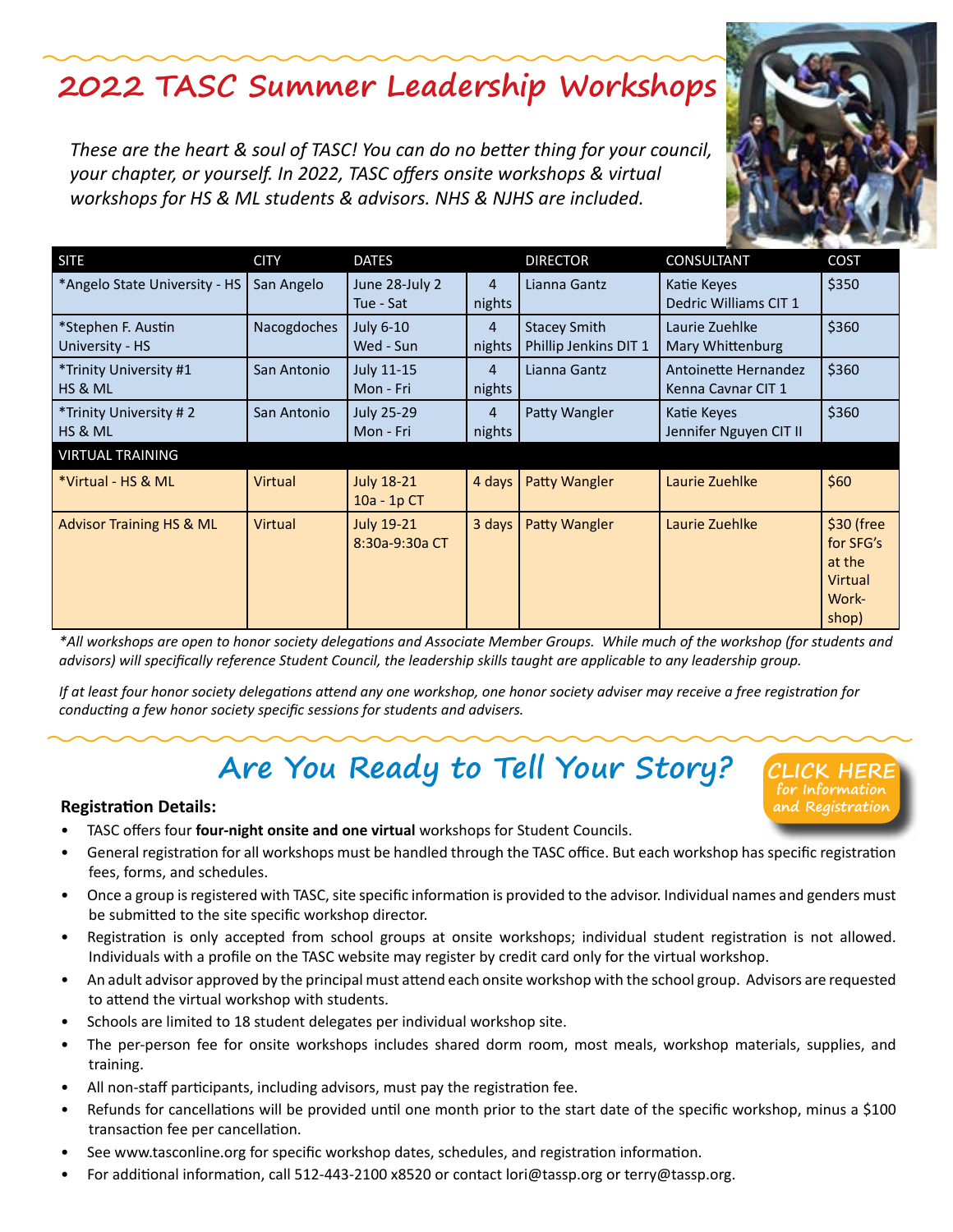

## **"Nuts and Bolts" for Workshop Participants**

*TASC Summer Leadership Workshops provide students and advisors with experiences and training which develop leadership skills designed to improve the effectiveness of local student councils and prepare students for lifelong leadership roles.*

#### **• CONNECT WITH DIVERSE AND TALENTED LEADERS**

A key component of the workshop experience is interaction with students and adults from different backgrounds and areas of the state. Throughout the workshop student work in large and small groups on hands on projects.

**• EXPERIENCE UNIVERSITY LIFE**

Students and advisors in overnight workshops eat in university dining rooms and are housed in dorms. Workshop activities are held in campus facilities (student centers, meetings, and lecture halls.)

**• SPEND DEDICATED TIME WITH HOMETOWN TEAM**

Time is dedicated each day to meeting as a school to reflect on workshop topics, plan for the upcoming year and create bonds that will improve council effectiveness

**• ENJOY A SAFE AND SECURE ENVIRONMENT**

Adult staff and hometown advisors monitor all student activity. TASC workshop policies are designed to promote physical and emotional safety.

**• PREPARE FOR SUCCESS IN ADULT LIFE**

Students and adults are required to sign participant agreements regarding dress, participation, and behavior. These high expectations set the standard for achievement in middle and high school as well as college and career.

#### **• WORK WITH AN EXPERT STAFF**

Each workshop is staffed by a director (logistics) and a consultant (curriculum and training). These individuals are licensed educators with experience in youth leadership programs. Some advisors attending the program work under the direction of the consultant and facilitate small group activities.

**• HAVE FUN AND DEVELOP LIFELONG FRIENDSHIPS**

Laughter is a large component of the workshop program. Students learn by doing and are actively engaged. Creativity abounds, and projects directly apply to activities of a student council. Students thrive in this atmosphere.

#### **• ADVISORS LEARN ALONG WITH STUDENTS**

Advisors are offered the opportunity to serve on workshop staff. In those positions, they learn along with the students. Advisors also have special training provided to include council management, project planning, project ideas, fund raising, and ways to partner with principals.